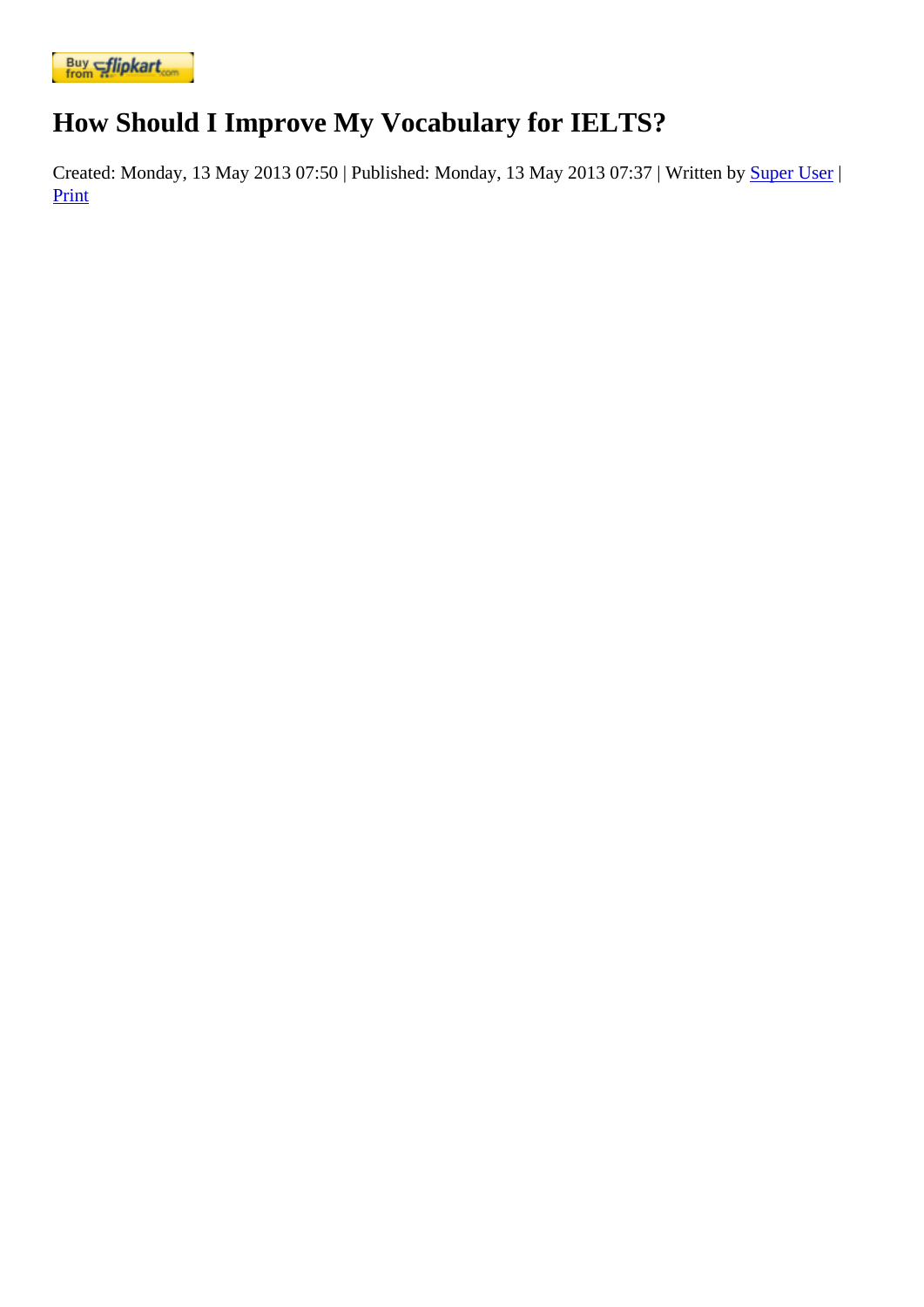Many students who are taking up the IELTS exam approach us with this question. We have discussed in one of our blogs - IELTS Preparation – Things to Knowoday, we will focus on the vocabulary part of IELTS. IELTS is an International English Language Testing System that assesses your language ability. For students who want to pursue higher studies in a country whe English is the main language of communication, IELTS is a mandatory test. It comprises of reading, writing, speaking and listening test.

Today, in our online IELTS preparation class, we will teach you all about improving your vocabulary. Essay-writing is an integral part of this test and you can score well only if your vocabulary is good.

IELTS essay structure:

IELTS practice is incomplete without practicing essay-writing. Ideally, you are suggested to read sample essays and make notes of the important phrases. You can also evaluate the structure. The topic of essay may vary, but the phrases can be reused with som changes. However, ensure that you know the meanings of the phrases before using them. Suppose, your general English is n very good and you are using a phrase like "Curiosity killed the cat," it is likely that the examiner will understand that you have mugged up a phrase and tried to incorporate in your write-up. In such a case, you may not create the impression that you ideally wanted to.

Therefore, the best way to go about it is to learn a few phrases and understand their usage in the English language.

Let us look at some of the common phrases that you can use to write an essay.

Personal expressions:

The phrases listed here come handy when introducing a subject in an opinion-based essay or can be used when concluding yo essay.

Ex: In my experience ...

It seems to me that ...

I am of the opinion that ...

Impersonal phrases:

You can use these phrases in your introduction to restate the question or in the body of your essay while introducing the subject c argument.

Ex: A common opinion is that ...

It is often said that ...

Many commentators share the view that ...

General writing phrases:

Generally speaking, typically, on the whole, often, frequently, etc. These are general writing phrases and you could use them to generalize a statement that otherwise may appear too strong.

Use examples:

IELTS coaching institutes stresses on the need of using the language of examples while appearing for the IELTS test. Use phrase like: for instance, for example, let us illustrate this with the help of an example, etc.